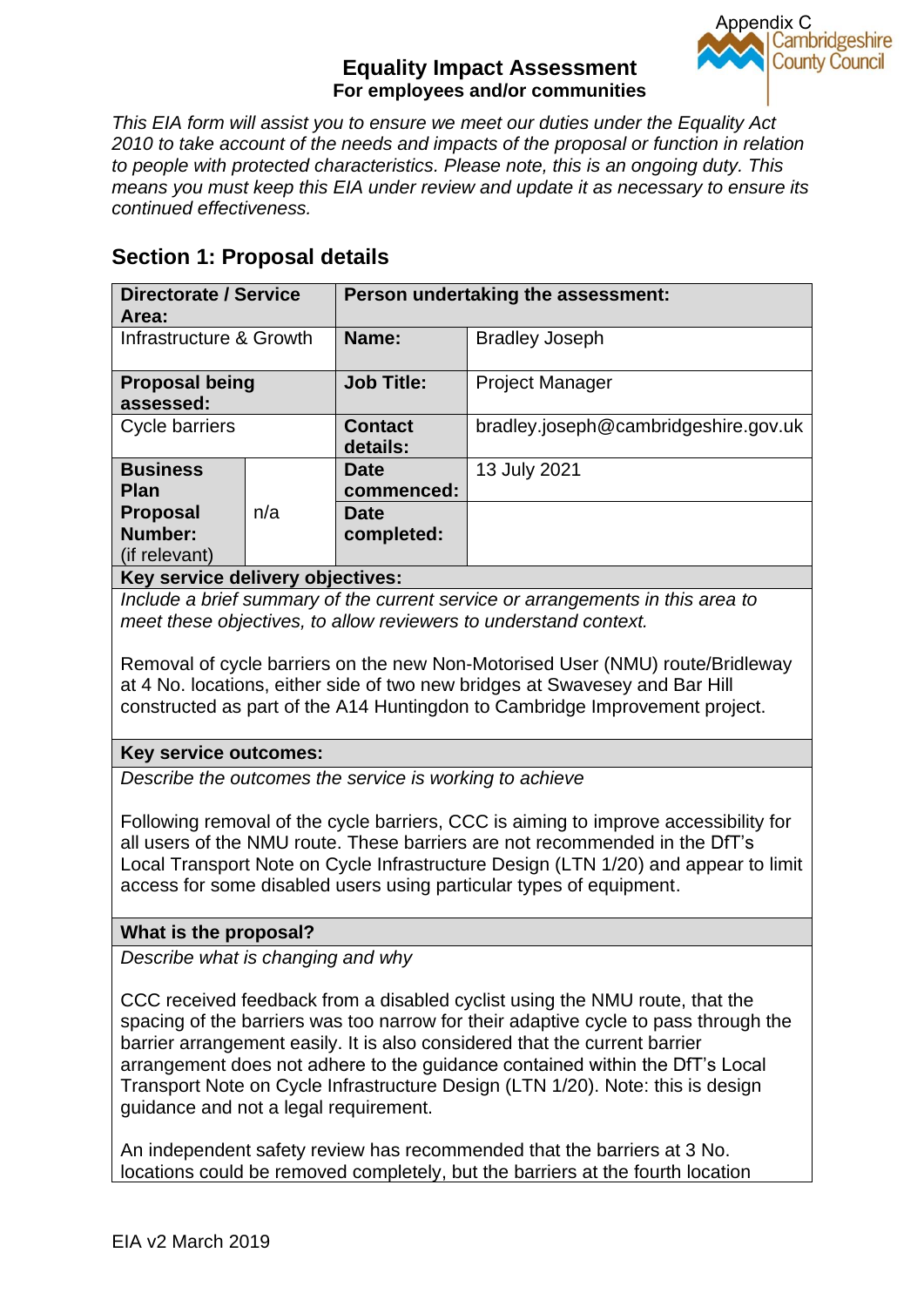retained on safety grounds, with the barrier spacing increased slightly in order to allow disabled cyclists (and cargo bike users) to travel through them easily. However, the barrier arrangement should not be spaced too far apart as this could result in increased speeds of standard cycle movements.

The independent safety review report was forwarded on to local councillors and the Cambridge Cycle Campaign for comment, and further reservations were received in relation to retaining the cycle barriers at one location. In response, CCC have considered an alternative option – to remove these cycle barriers and install pedestrian guardrail adjacent to the kerbline opposite the ramp on the perpendicular A1307.

#### **What information did you use to assess who would be affected by this proposal?**

*For example, statistics, consultation documents, studies, research, customer feedback, briefings, comparative policies etc.*

The Road Safety Audit assessed the design of the NMU from the perspective of all users, including cyclists, equestrian riders, pedestrians, and also those considered to be in 'vulnerable' age groups (e.g. young children and the elderly).

The cycle barriers proposed were cited as used on the Busway cycle track at Histon, Westwick and Swavesey sites.

Local Councillors and cycle groups (e.g. Cambridge Cycle Campaign) were consulted and their feedback was considered as part of this process.

#### **Are there any gaps in the information you used to assess who would be affected by this proposal?**

*If yes, what steps did you take to resolve them?*

Information gaps include:

- 1. Pedestrian and cycle count survey details for both before and after the installation of the cycle barriers. This would provide a better idea of whether demand has reduced following installation.
- 2. Interview surveys. This information would help inform by providing user feedback.

In response to feedback received from these groups following implementation, CCC commissioned an independent safety review/risk assessment to be carried for the purpose of identifying the risks associated with removing the cycle barriers.

#### **Who will be affected by this proposal?**

*A proposal may affect everyone in the local authority area / working for the local authority or alternatively it might affect specific groups or communities. Describe:*

- *If the proposal covers all staff/the county, or specific teams/geographical areas;*
- *Which particular employee groups / service user groups would be affected;*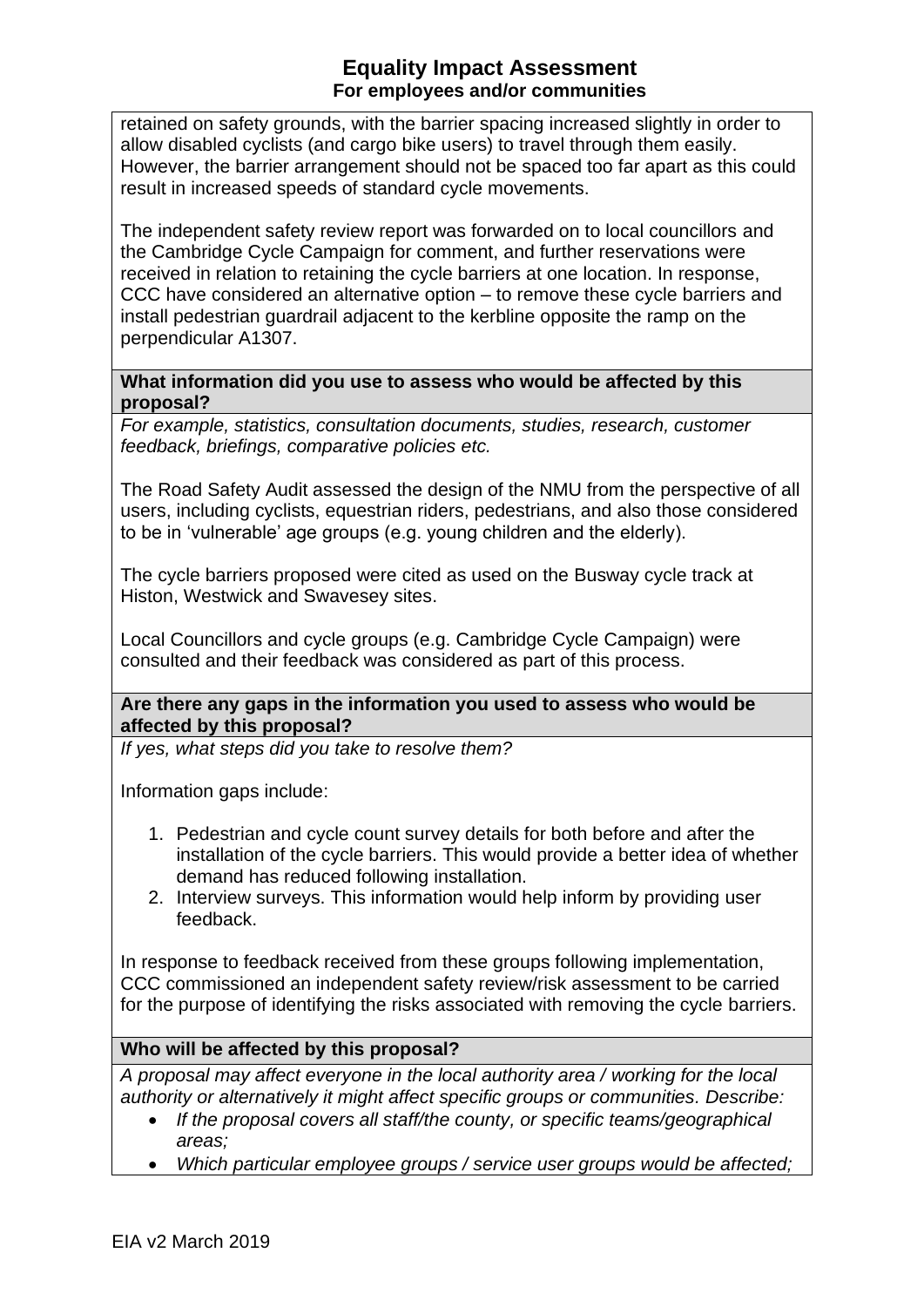• *If minority/disadvantaged groups would be over/under-represented in affected groups.*

*Consider the following:*

- *What is the significance of the impact on affected persons?*
- *Does the proposal relate to services that have been identified as being important to people with particular protected characteristics / who are rurally isolated or experiencing poverty?*
- *Does the proposal relate to an area with known inequalities?*
- *Does the proposal relate to the equality objectives set by the Council's Single Equality Strategy?*

There is a potential impact on certain vulnerable users (e.g. children and elderly pedestrians or those with mobility impairments) on the ramps with regards to conflict with speeding cyclists following removal of the cycle barriers. The NMU route is a standard width for shared use, and visibility meets current design standards, therefore overall risk to these user groups is relatively low.

# **Section 2: Scope of Equality Impact Assessment**

| <b>Scope of Equality Impact Assessment</b> |                                                                              |             |         |                    |   |  |  |
|--------------------------------------------|------------------------------------------------------------------------------|-------------|---------|--------------------|---|--|--|
|                                            | Check the boxes to show which group(s) is/are considered in this assessment. |             |         |                    |   |  |  |
|                                            | Note: $* =$ protected characteristic under the Equality Act 2010.            |             |         |                    |   |  |  |
| $\star$                                    | Age                                                                          | ⋉           |         | <b>Disability</b>  | ⋉ |  |  |
|                                            |                                                                              |             |         |                    |   |  |  |
| $\star$                                    | Gender reassignment                                                          |             | $\star$ | Marriage and civil |   |  |  |
|                                            |                                                                              |             |         | partnership        |   |  |  |
| $\star$                                    | Pregnancy and                                                                |             | $\star$ | Race               |   |  |  |
|                                            | maternity                                                                    |             |         |                    |   |  |  |
| $\star$                                    | Religion or belief                                                           |             | $\star$ | <b>Sex</b>         |   |  |  |
|                                            | (including no belief)                                                        |             |         |                    |   |  |  |
| $\star$                                    | Sexual orientation                                                           |             |         |                    |   |  |  |
|                                            |                                                                              |             |         |                    |   |  |  |
|                                            | <b>Rural isolation</b>                                                       | $\boxtimes$ |         | Poverty            |   |  |  |
|                                            |                                                                              |             |         |                    |   |  |  |

# **Section 3: Equality Impact Assessment**

#### *The Equality Act requires us to meet the following duties:*

*Duty of all employers and service providers:* 

- *Not to directly discriminate and/or indirectly discriminate against people with protected characteristics.*
- *Not to carry out / allow other specified kinds of discrimination against these groups, including discrimination by association and failing to make reasonable adjustments for disabled people.*
- *Not to allow/support the harassment and/or victimization of people with protected characteristics.*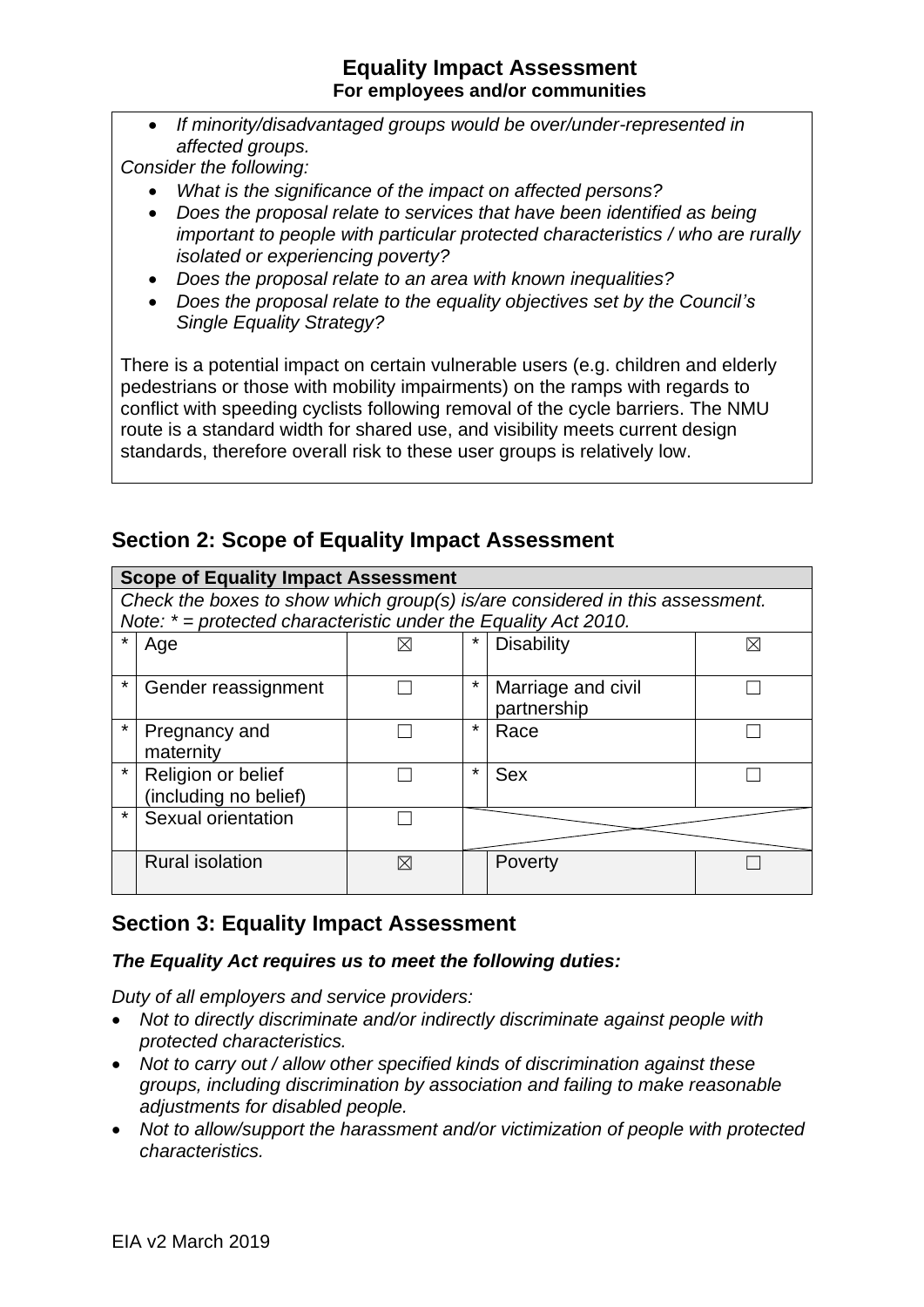*Duty of public sector organisations:* 

- *To advance equality of opportunity and foster good relations between people with protected characteristics and others.*
- *To eliminate discrimination*

*For full details see the [Equality Act 2010.](https://www.legislation.gov.uk/ukpga/2010/15/contents)*

*We will also work to reduce poverty via procurement choices.*

#### **Research, data and/or statistical evidence**

*List evidence sources, research, statistics etc., used. State when this was gathered / dates from. State which potentially affected groups were considered. Append data, evidence or equivalent.*

None

#### **Consultation evidence**

*State who was consulted and when (e.g. internal/external people and whether they included members of the affected groups). State which potentially affected groups were considered. Append consultation questions and responses or equivalent.*

Local Councillors and cycle groups (e.g. Cambridge Cycle Campaign) were consulted and their feedback was considered as part of this process.

#### **Based on consultation evidence or similar, what positive impacts are anticipated from this proposal?**

*This includes impacts retained from any previous arrangements. Use the evidence you described above to support your answer.*

CCC believe by making the modifications, this will ensure all cyclists are able to utilise this NMU route safety and with a degree of comfort. This will in turn help promote this route for cyclists living in surrounding rural villages, and improve connectivity with larger urban areas, such as Cambridge and Huntingdon.

The changes are also unlikely to have an adverse effect on other NMU users, including pedestrians and equestrian riders.

The modifications also align more closely with the DfT's Local Transport Note on Cycle Infrastructure Design (LTN 1/20).

**Based on consultation evidence or similar, what negative impacts are anticipated from this proposal?**

*This includes impacts retained from any previous arrangements. Use the evidence you described above to support your answer.*

Although the independent safety report recommended retaining the barriers on the north side of Swavesey bridge, CCC are considering removing these barriers too, and installing pedestrian guardrail on the adjacent A1307 directly opposite the ramp heading towards the bridge. The negative impacts of this proposal are that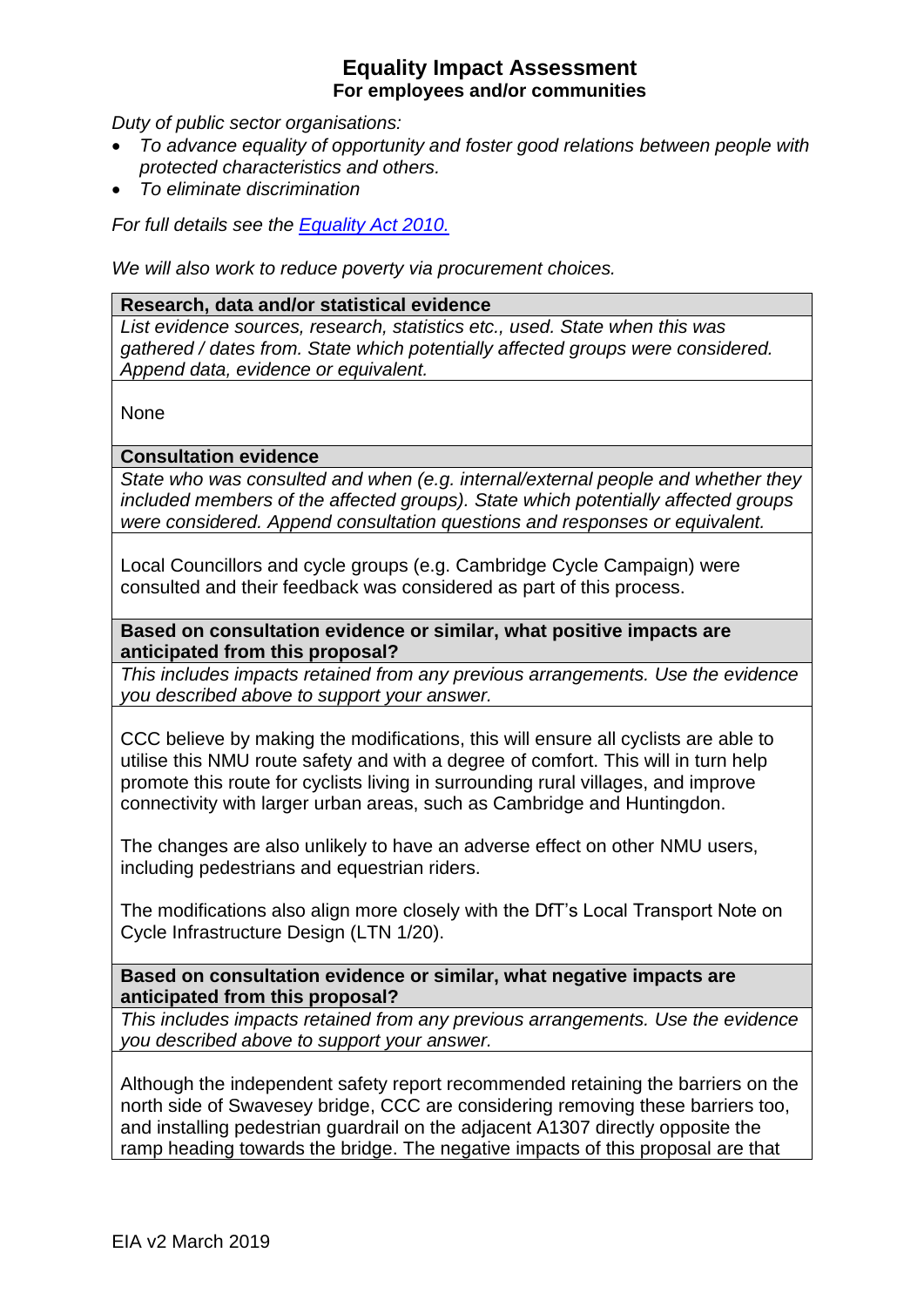speeding cyclists may still come into conflict with NMU users on the A1307 route, rather than being slowed down in advance by the barriers.

#### **How will the process of change be managed?**

*Poorly managed change processes can cause stress / distress, even when the outcome is expected to be an improvement. How will you involve people with protected characteristics / at risk of poverty/isolation in the change process to ensure distress / stress is kept to a minimum? This is particularly important where they may need different or extra support, accessible information etc.*

CCC officers will continue to liaise regularly with Local Councillors, members of the public and the local cycle community. Feedback will be used as a basis for any future amendments (if necessary).

Accident statistical data in the vicinity of the cycle barrier locations will be reviewed on an annual basis to identify any accident trends, which may result from the proposed modifications.

**How will the impacts during the change process be monitored and improvements made (where required)?**

*How will you confirm that the process of change is not leading to excessive stress/distress to people with protected characteristics / at risk of isolation/poverty, compared to other people impacted by the change? What will you do if it is discovered such groups are being less well supported than others?*

As mentioned above, CCC will liaise with Local Councillors, Cambridge Cycle Campaign and the CCC Cycle team. Local Councillors and Cambridge Cycle Campaign will be approached for review and comments on the final design.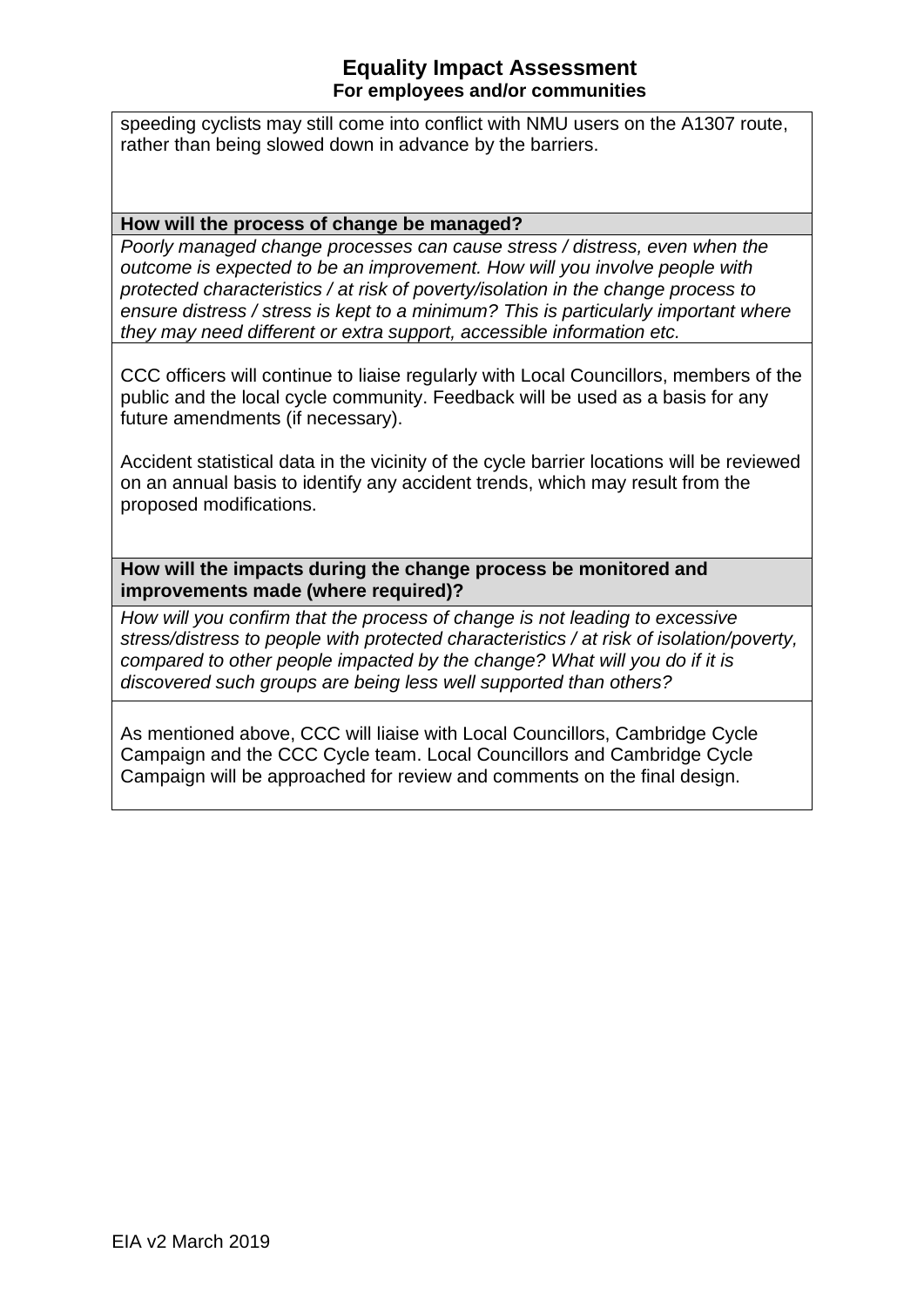

# **Section 4: Equality Impact Assessment - Action plan**

*See notes at the end of this form for advice on completing this table.* 

| <b>Details of disproportionate</b><br>negative impact<br>(e.g. worse treatment /<br>outcomes)                                                                                                                                                                                                       | Group(s)<br>affected          | <b>Severity</b><br><b>of</b><br>impact<br>(L/M/H) | Action to mitigate impact with reasons /<br>evidence to support this or<br>Justification for retaining negative<br>impact                                                                                                                                                                                                                                                                                             | <b>Who</b><br>by | When<br>by | <b>Date</b><br>completed |
|-----------------------------------------------------------------------------------------------------------------------------------------------------------------------------------------------------------------------------------------------------------------------------------------------------|-------------------------------|---------------------------------------------------|-----------------------------------------------------------------------------------------------------------------------------------------------------------------------------------------------------------------------------------------------------------------------------------------------------------------------------------------------------------------------------------------------------------------------|------------------|------------|--------------------------|
| Experienced cyclists might<br>approach the locations where<br>the cycle barriers have been<br>removed at inappropriate<br>speed. This could result in a<br>collision at the bottom of the<br>ramp with a vulnerable NMU<br>user, e.g. a child or partially<br>sighted/profoundly deaf<br>pedestrian | Age $\&$<br><b>Disability</b> | M                                                 | New median bollard at foot of each ramp<br>where cycle barriers have been removed to<br>prevent vehicular access, will feature<br>reflective banding to improve visibility.<br>Cycle symbols to be painted on the NMU<br>surface in addition to extra 'SLOW'<br>markings where appropriate. This will help<br>highlight the presence of cyclists and also<br>draw cyclist attention to the potential<br>hazard ahead. | <b>CCC</b>       | Sep 21     |                          |

# **Section 5: Approval**

| Name of person who<br>completed this EIA: | <b>Bradley Joseph</b>                             | Name of person who approves<br>this EIA:                                                                                          | <b>Andrew Preston</b>                                |
|-------------------------------------------|---------------------------------------------------|-----------------------------------------------------------------------------------------------------------------------------------|------------------------------------------------------|
| Signature:                                |                                                   | Signature:                                                                                                                        | HSC Proton                                           |
| Job title:                                | <b>Project Manager</b><br><b>Project Delivery</b> | Job title:<br>Must be Head of Service (or equivalent)<br>or higher, and at least one level higher<br>than officer completing EIA. | <b>Assistant Director</b><br>Infrastructure & Growth |
| Date:                                     | 13 July 2021                                      | Date:                                                                                                                             | 16 July 2021                                         |